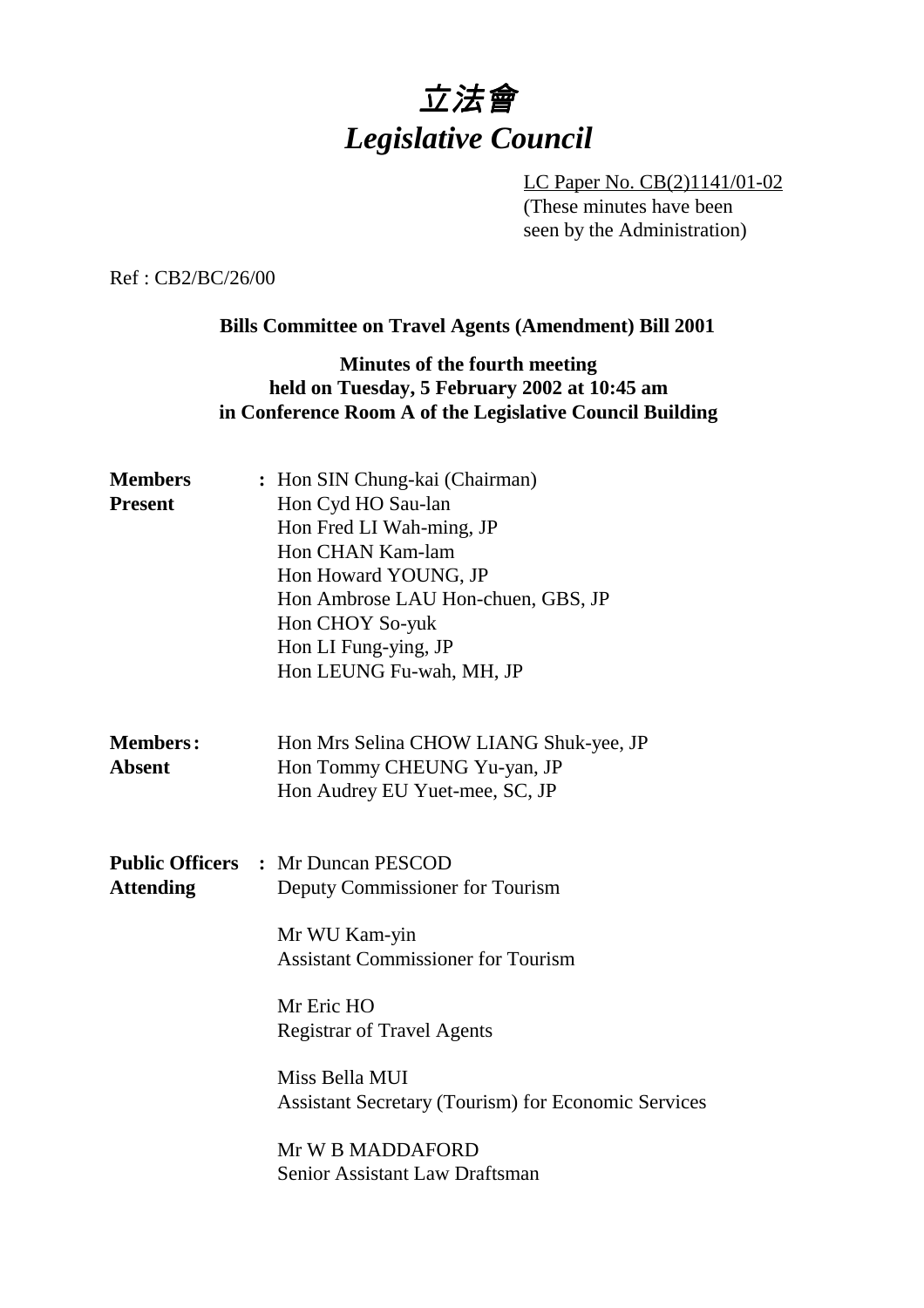|            | Ms Stella CHAN<br>Government Counsel |
|------------|--------------------------------------|
| Clerk in   | : Ms Doris CHAN                      |
| Attendance | Chief Assistant Secretary (2) 4      |
| Staff in   | : Miss Anita HO                      |
| Attendance | <b>Assistant Legal Adviser 2</b>     |
|            | Ms Dora WAI                          |

# **I. Confirmation of minutes of meeting held on 7 January 2002** (LC Paper No. CB(2)1013/01-02)

Senior Assistant Secretary (2) 4

The minutes of the above meeting were confirmed.

- **II. Meeting with the Administration** (LC Paper Nos. CB(2)1056/01-02(01) and (02))
- 2. The Bills Committee deliberated (index of proceedings attached at **Annex**).

Drafting of new section 4A

3. Mr Ambrose LAU briefed members on his views on the drafting of section 4A. He pointed out that it was necessary for the Administration to clarify whether it was the legislative intent to license the following persons -

- (a) a person who carried on the business as an inbound travel agent with pecuniary transaction(s) involved even if he did not hold himself out as carrying on such business; and
- (b) a person who held himself out as carrying on the business as an inbound travel agent but did not carry on such business.

Mr LAU considered that the present drafting of section 4A should be reviewed to ensure that it fully achieved the legislative intent.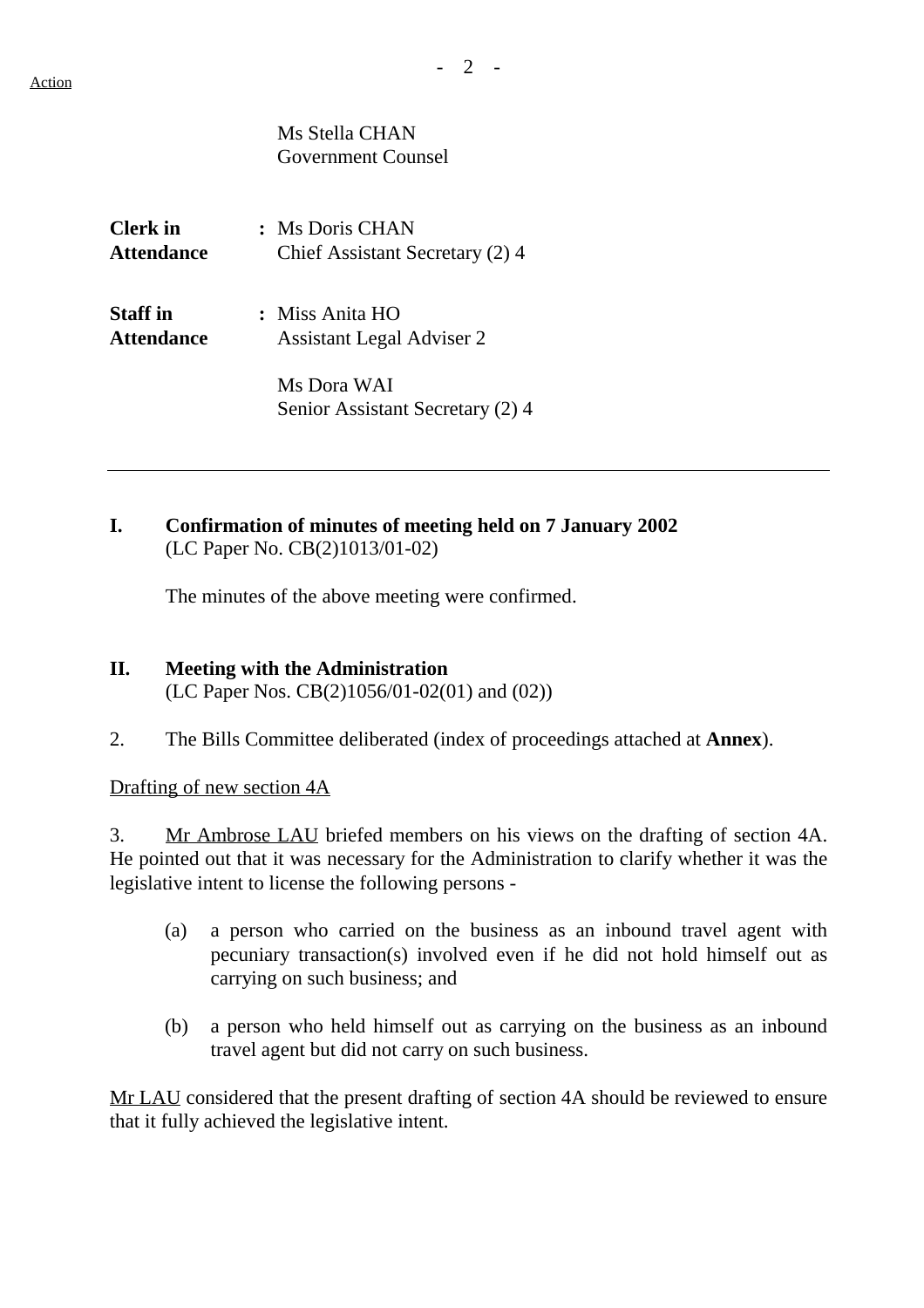#### Other issues raised by members

4. The Administration was requested to provide a response to the following issues/requests raised by members at the meeting to facilitate the work of the Bills Committee -

- (a) the point raised by Mr Ambrose LAU in paragraph 3 above;
- (b) whether the drafting of the provisions for the regulation of inbound travel agents should necessarily follow that of outbound travel agents taking into account the differences in their modes of operation;
- (c) information on overseas legislation concerning regulation of inbound travel agents;
- (d) whether the Administration intended to require a local company which offered travel-related services, such as hotel booking or ticket booking, via a portal on the Internet to be licensed under the Bill;
- (e) whether the Administration intended to require the Hong Kong office of a membership-based international company which offered travel-related services to its members to be licensed under the Bill;
- (f) whether the additional four independent directors to be appointed to the Board of the Travel Industry Council of Hong Kong (TIC) would be nominated by the Government instead of by TIC; and
- (g) how the Administration could ensure that adequate protection would be provided to overseas visitors joining local tours for local residents organised by a travel company which only conducted business in organising such tours and would not be required to be licensed under the Bill.

5. The Chairman requested the Administration to set out clearly in its response the policy intent of the above seven items. In addition, the Administration was requested to state in its response whether the present drafting of the Bill was able to fully achieve the policy intent.

6. To enable Assistant Legal Adviser 2 to study the Administration's response and provide the Bills Committee with her legal advice on the response, the Administration was requested to provide its paper to the Bills Committee at least four working days before the next meeting.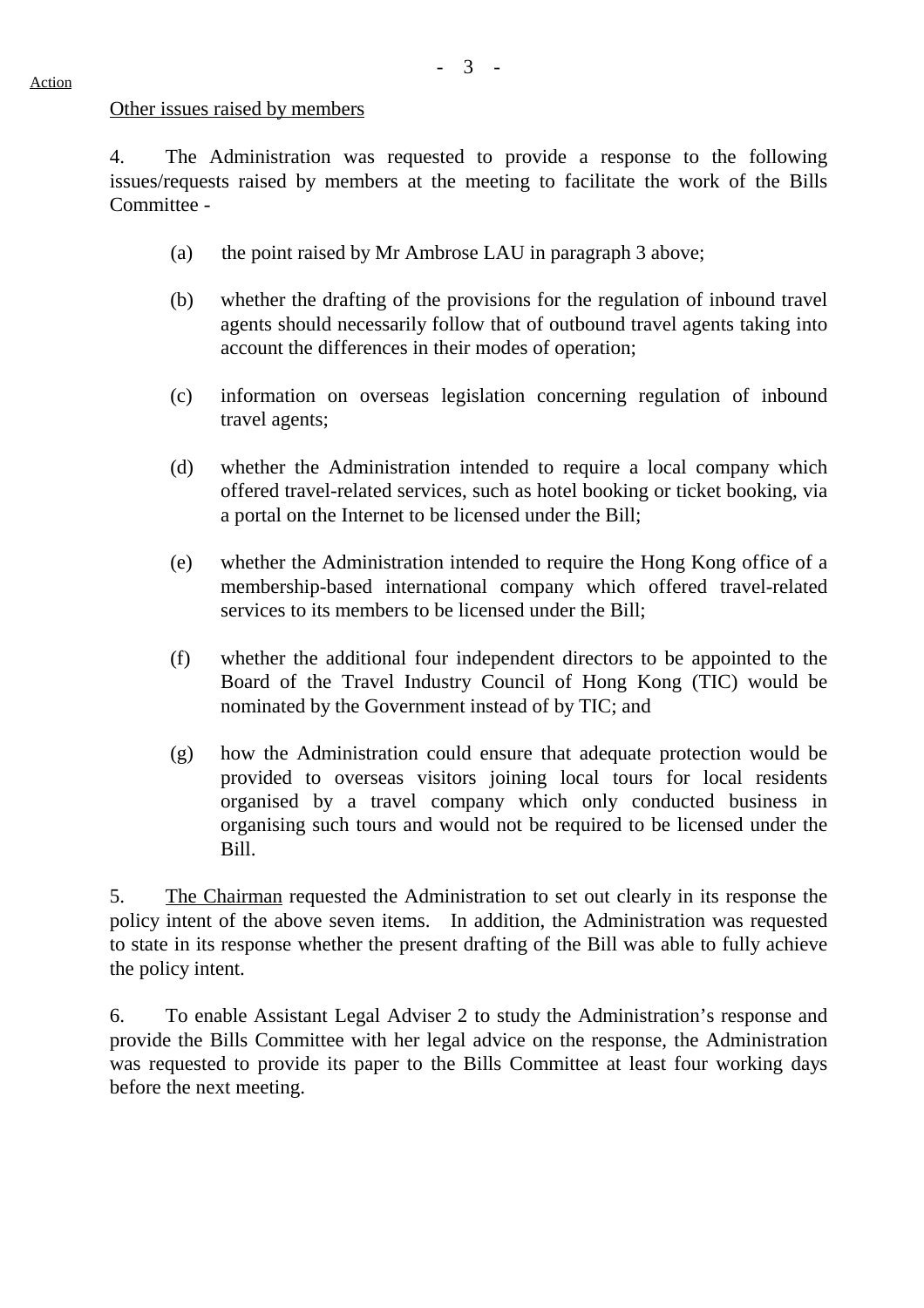## **III. Date of next meeting**

7. The Bills Committee agreed to hold the next meeting on 7 March 2002 at 2:30 pm to consider the Administration's response.

8. There being no other business, the meeting ended at 12:00 noon.

Council Business Division 2 Legislative Council Secretariat 20 February 2002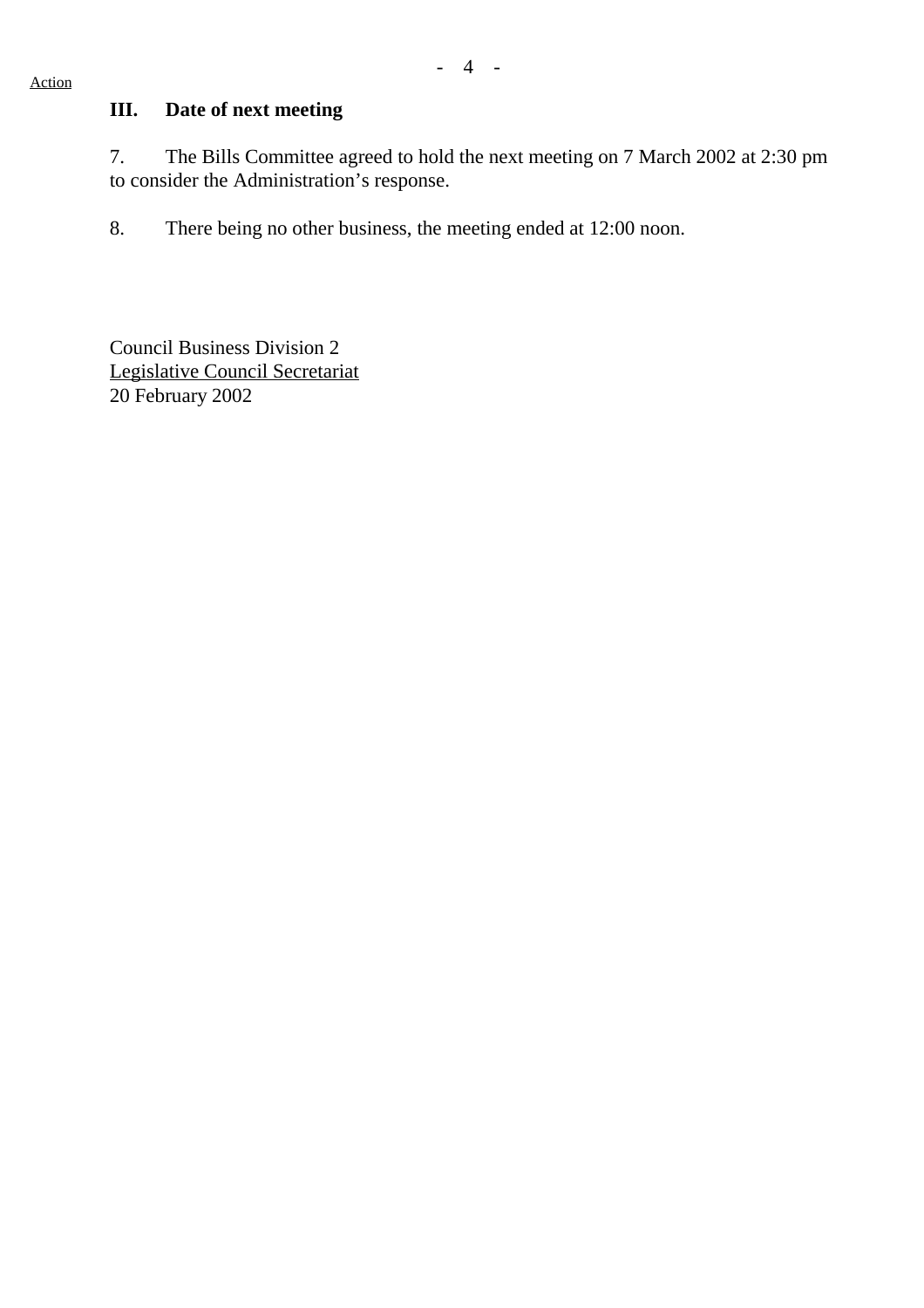#### **Annex**

# **Proceedings of the fourth meeting of the Bills Committee on Travel Agents (Amendment) Bill 2001 on Tuesday, 5 February 2002 at 10:45 am in Conference Room A of the Legislative Council Building**

| <b>Time</b> | <b>Speaker</b>  | Subject(s)                                                   | <b>Action</b> |
|-------------|-----------------|--------------------------------------------------------------|---------------|
|             |                 |                                                              | required      |
| 0000-0113   | Chairman        | Confirmation of minutes of meeting held on 7 January<br>2002 |               |
| 0114-0234   | Admin           | Briefing on Admin's paper                                    |               |
|             |                 | (LC Paper No. CB(2)1056/01-02(01))                           |               |
| 0235-0249   | Mr Fred LI      | Enquiry as to whether the definition of "inbound travel      |               |
|             |                 | agent" followed that of "outbound travel agent"              |               |
| 0250-0252   | Admin           | Response to the above                                        |               |
| 0253-0432   | Chairman        | Grey area in the application of the Bill (e.g. whether       |               |
|             |                 | voluntary organisations which provided tour-related          |               |
|             |                 | services for overseas visitors participating in their        |               |
|             |                 | exchange programmes or other activities held on a regular    |               |
|             |                 | basis should be covered under the Bill)                      |               |
| 0433-0605   | Admin           | Response to the above                                        |               |
| 0606-0725   | Ms Cyd HO       | Enquiry on the examples of activities/organisations which    |               |
|             |                 | were not the intended targets of the Bill as set out in      |               |
|             |                 | Admin's paper                                                |               |
| 0726-0903   | Admin           | Response to the above                                        |               |
| 0908-1229   | Mr Howard YOUNG | (a) Differences in the modes of operation of inbound and     |               |
|             |                 | outbound travel agents; and                                  |               |
|             |                 | (b) Enquiry as to whether a corporate event organiser        |               |
|             |                 | which made travel-related arrangements for different         |               |
|             |                 | groups of overseas visitors for different clients on a       |               |
|             |                 | regular basis would be covered under the Bill                |               |
| 1230-1335   | Admin           | Response to (b) above                                        |               |
| 1336-1406   | Chairman        | Letter from Mr Ambrose LAU to Chairman dated                 |               |
|             |                 | 1 February 2002 setting out his views on the drafting of     |               |
|             |                 | new section 4A                                               |               |
|             |                 | (LC Paper No. CB(2)1056/01-02(02))                           |               |
| 1407-1449   | Admin           | Response to Mr Ambrose LAU's views                           |               |
| 1450-1744   | Mr Ambrose LAU  | (a) Seeking clarification of the legislative intent of new   |               |
|             |                 | section 4A; and                                              |               |
|             |                 | (b) Need for a precise definition of "inbound travel agent"  |               |

| <b>Time</b> | <b>Speaker</b> | $\textbf{Subject}(s)$ | <b>Action</b>   |
|-------------|----------------|-----------------------|-----------------|
|             |                |                       | <b>required</b> |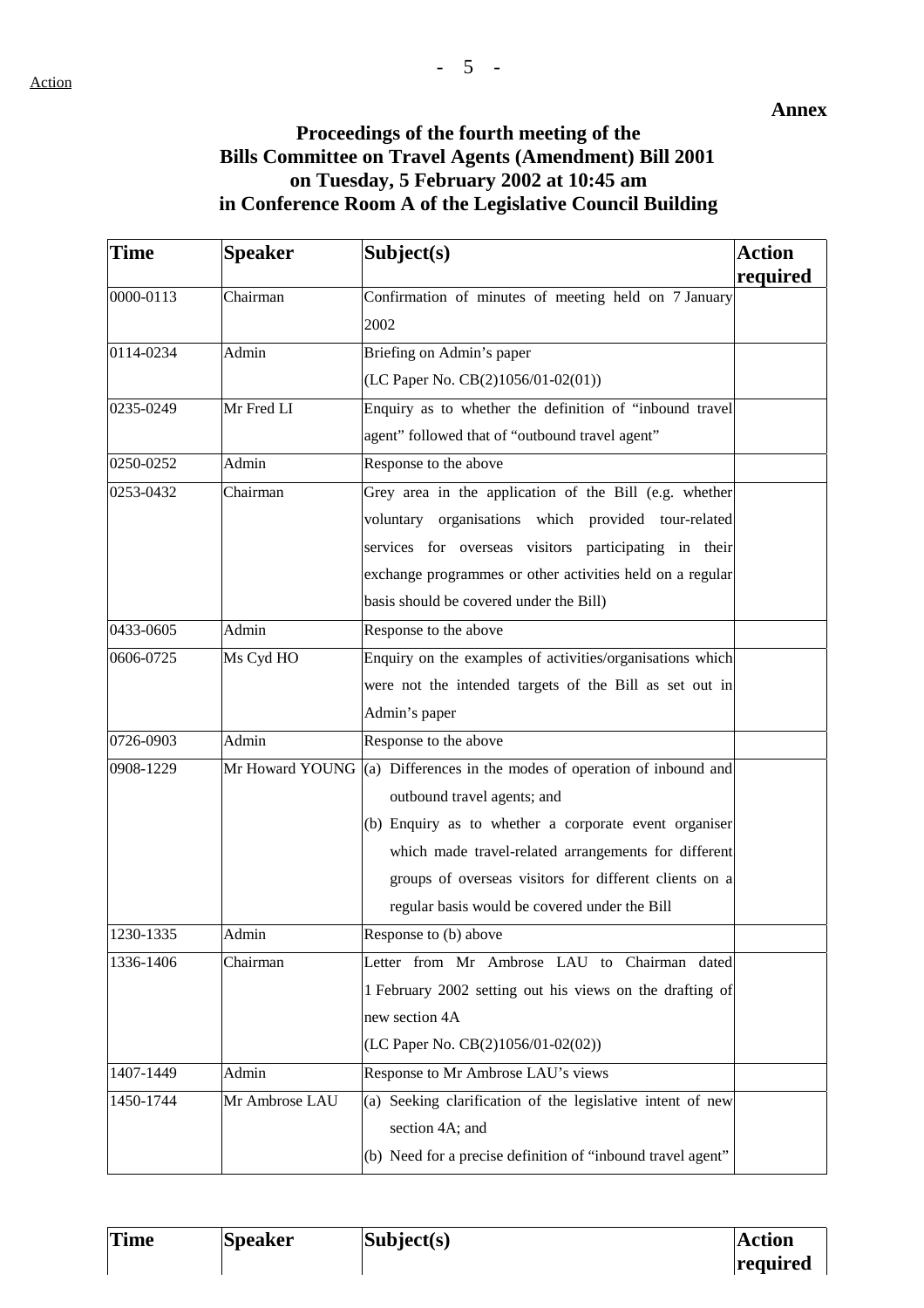Action

| 1745-1802 | Admin            | (a) Legislative intent of section 4A; and                   |  |
|-----------|------------------|-------------------------------------------------------------|--|
|           |                  | (b) Definition of "inbound travel agent"                    |  |
| 1803-1828 | Chairman         | Ditto                                                       |  |
| 1829-2109 | Admin            | Ditto                                                       |  |
| 2110-2111 | Chairman         | Ditto                                                       |  |
| 2112-2316 | Mr CHAN Kam-lam  | Proposal to delete the condition of "holds himself out as   |  |
|           |                  | carrying on the business of" in section 4A                  |  |
| 2317-2436 | Admin            | Response to the above                                       |  |
| 2437-2513 | Mr CHAN Kam-lam  | Ways to address a situation where a person who carried on   |  |
|           |                  | an inbound travel business under a type of organisation     |  |
|           |                  | which was not covered under the Bill, e.g. clansman         |  |
|           |                  | association                                                 |  |
| 2514-2614 | Admin            | Response to the above                                       |  |
| 2615-2907 | Mr Ambrose LAU   | Need to clearly identify the types of business which should |  |
|           |                  | be required to be licensed under the Bill                   |  |
| 2908-3038 | Admin            | Response to the above                                       |  |
| 3039-3139 | Mr Ambrose LAU   | Expressing his view that the present drafting of section 4A |  |
|           |                  | might not be able to achieve the legislative intent         |  |
| 3140-3147 | Chairman         | Inviting ALA2 to give legal advice on Mr Ambrose LAU's      |  |
|           |                  | view                                                        |  |
| 3147-3436 | ALA <sub>2</sub> | Preliminary legal advice was that if a person who held      |  |
|           |                  | himself out as carrying on the business as an inbound       |  |
|           |                  | travel agent, he showed an intent of carrying on business.  |  |
|           |                  | Once he accepted to offer any service to a person (i.e.     |  |
|           |                  | receiving money), he had acted in a way as to show and as   |  |
|           |                  | evidenced that he "carried on business". If he did this     |  |
|           |                  | regularly, he was required to be licensed.                  |  |
| 3437-3548 | Admin            | Collection of evidence to prove that a person was carrying  |  |
|           |                  | on the business as an inbound travel agent                  |  |
| 3549-3606 | Chairman         | Mr CHAN Kam-lam's proposal to delete the condition of       |  |
|           |                  | "holds himself out as carrying on the business of" in       |  |
|           |                  | section 4A                                                  |  |
| 3607-3622 | Mr CHAN Kam-lam  | Alternative proposal to delete the condition of "carries on |  |
|           |                  | business as an inbound travel agent" in section 4A          |  |
| 3623-3628 | Chairman         | Ditto                                                       |  |
| 3629-3637 | Mr CHAN Kam-lam  | Ditto                                                       |  |
| 3638-3743 | Chairman         | Past court cases against the operation of outbound travel   |  |
|           |                  | agents without a licence                                    |  |
| 3744-3828 | Admin            | Ditto                                                       |  |
| 3829-3834 | Chairman         | Ditto                                                       |  |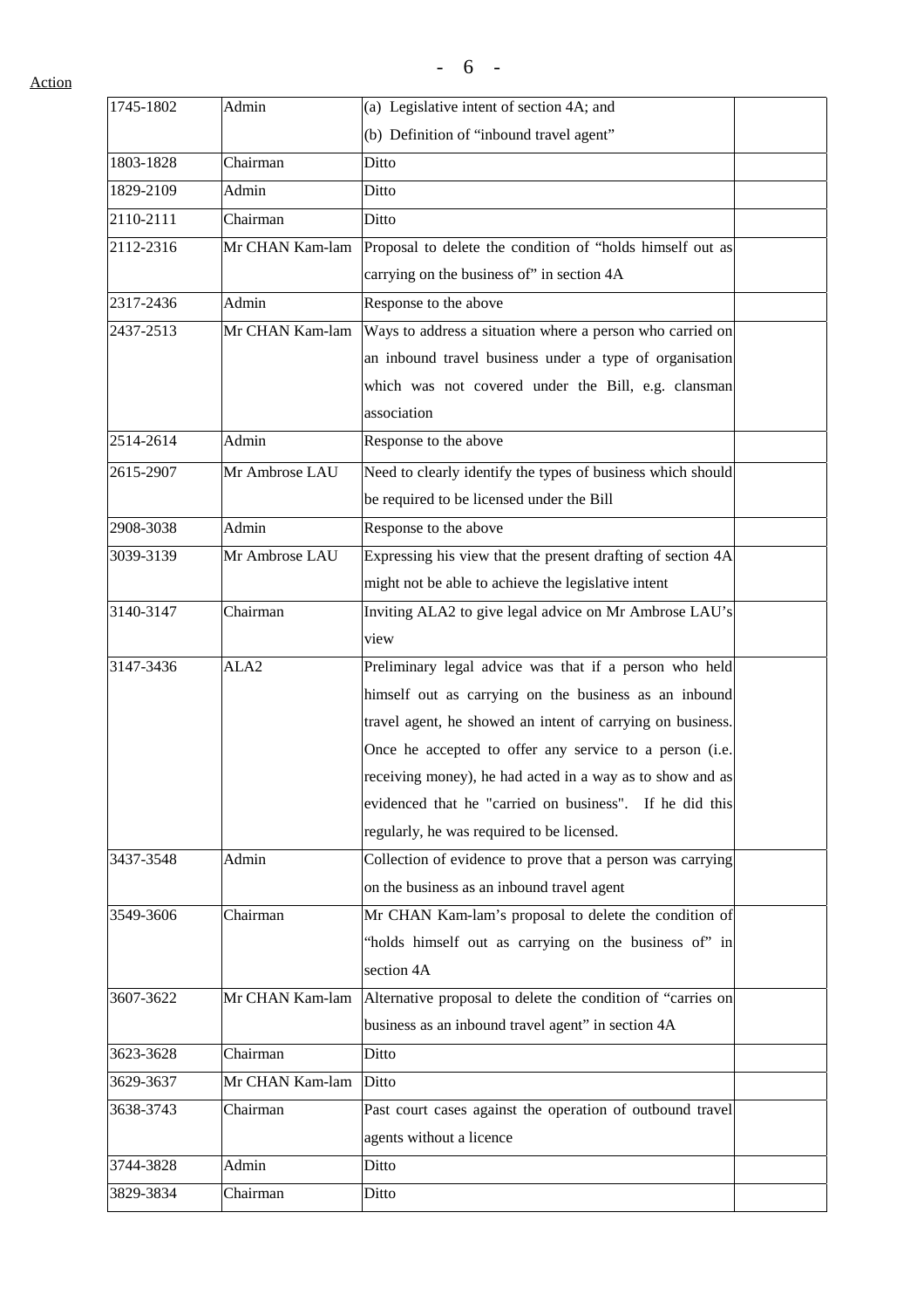| Time      | <b>Speaker</b>  | Subject(s)                                                     | <b>Action</b> |
|-----------|-----------------|----------------------------------------------------------------|---------------|
| 3835-4116 | Mr Howard YOUNG | Need to take into account the differences in the modes of      | required      |
|           |                 |                                                                |               |
|           |                 | operation of inbound and outbound travel agents when           |               |
|           |                 | deciding on the definition of "inbound travel agent"           |               |
| 4117-4256 | Admin           | Response to the above                                          |               |
| 4257-4413 | Mr Howard YOUNG | Difficulty in introducing evidence to prove that a person      |               |
|           |                 | was carrying on the business as an inbound travel agent if     |               |
|           |                 | he did not hold himself out as carrying on such business       |               |
| 4414-4439 | Admin           | Acts which would be considered as holding oneself out as       |               |
|           |                 | carrying on the business as an inbound travel agent            |               |
| 4440-4447 | Mr Howard YOUNG | Ditto                                                          |               |
| 4448-4500 | Admin           | Ditto                                                          |               |
| 4501-4742 | Mr Ambrose LAU  | Reiterating the need for -                                     |               |
|           |                 | (a) Clarification of the legislative intent of section 4A; and |               |
|           |                 | (b) A precise definition of "inbound travel agent"             |               |
| 4743-5001 | Chairman        | Admin to provide a response to Mr Ambrose<br>(a)               | ✓             |
|           |                 | LAU's views on the drafting of section 4A; and                 |               |
|           |                 | Enquiry as to whether a company which offered<br>(b)           |               |
|           |                 | travel-related services via a portal on the Internet           |               |
|           |                 | would be required to be licensed under the Bill                |               |
| 5002-5009 | Admin           | Response to (b) above                                          |               |
| 5010-5034 | Mr Howard YOUNG | Seeking clarification as to whether a company which            |               |
|           |                 | offered a single type of travel-related service, e.g. hotel    |               |
|           |                 | booking, was presently not required to be licensed under       |               |
|           |                 | the Travel Agents Ordinance (Cap 218)                          |               |
| 5035-5056 | Admin           | Response to the above                                          |               |
| 5057-5135 | Mr Howard YOUNG | Seeking clarification of Admin's response                      |               |
| 5136-5222 | Admin           | Response to the above; and<br>(a)                              |               |
|           |                 | Response to Chairman's question as to whether<br>(b)           |               |
|           |                 | a company which offered travel-related services via a          |               |
|           |                 | portal on the Internet had to be licensed under the Bill       |               |
| 5223-5324 | Mr Howard YOUNG | Seeking further clarification of Admin's response in (a)       |               |
|           |                 | above                                                          |               |
| 5325-5345 | Admin           | Response to the above                                          |               |
| 5346-5410 | Chairman        | Admin to provide a response on whether it would require a      |               |
|           |                 | local company which offered travel-related services via a      |               |
|           |                 | portal on the Internet to be licensed under the Bill           |               |
| 5411-5515 | Mr CHAN Kam-lam | Views on the above                                             |               |
|           |                 |                                                                |               |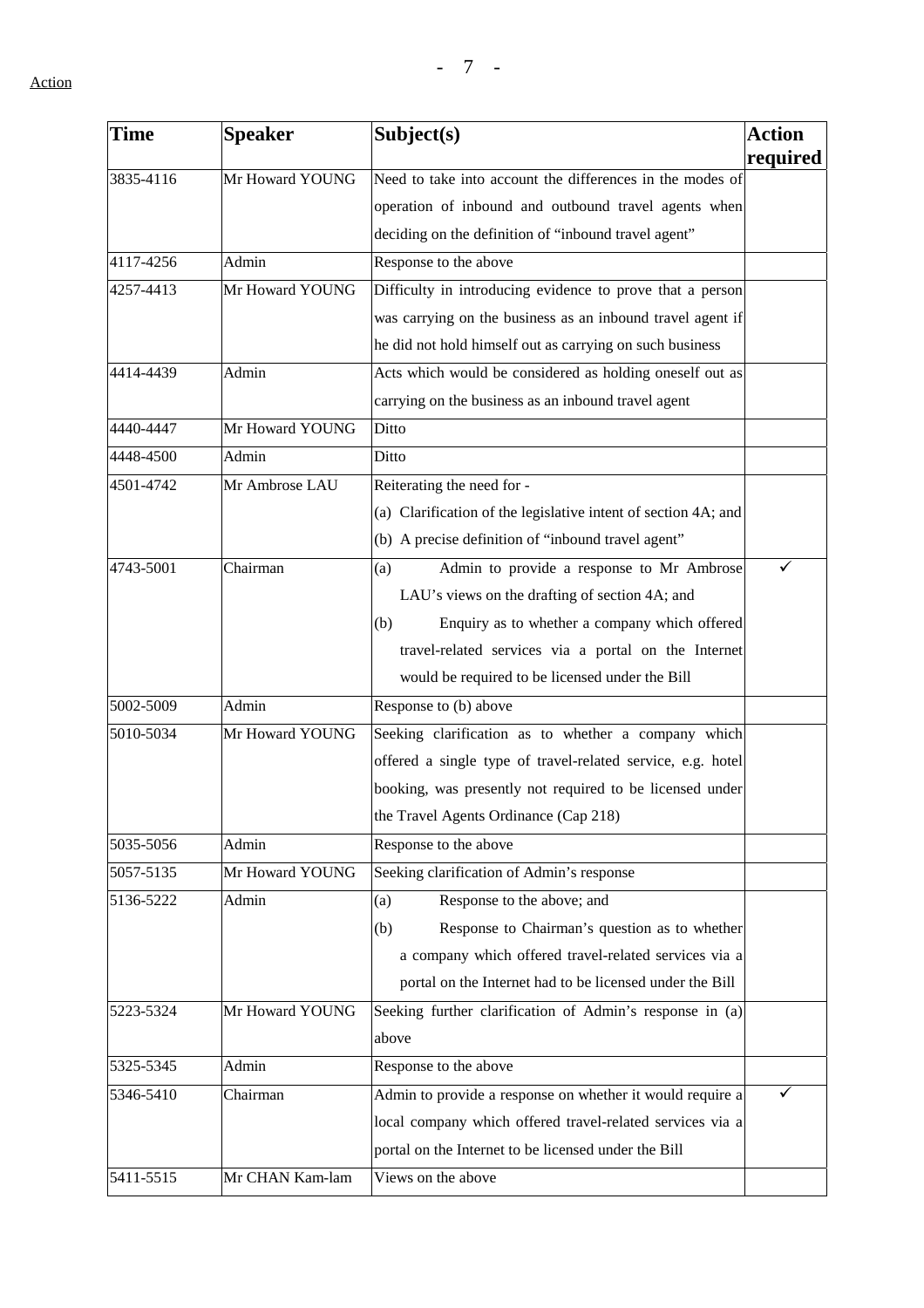| Time          | <b>Speaker</b>  | Subject(s)                                                 | <b>Action</b> |
|---------------|-----------------|------------------------------------------------------------|---------------|
| 5516-5554     | Admin           | Need for a local company which offered travel-related      | required      |
|               |                 | services via a portal on the Internet to be licensed under |               |
|               |                 |                                                            |               |
|               |                 | the Bill                                                   |               |
| 5555-5710     | Chairman        | Ditto                                                      |               |
| 5711-5745     | Mr Ambrose LAU  | Pointing out that the Bill might not apply to a company    |               |
|               |                 | which offered travel-related services via a portal on the  |               |
|               |                 | Internet as long as the company did not receive payment    |               |
|               |                 | direct from service recipients                             |               |
| 5746-5907     | Chairman        | Admin to provide a response on whether the Hong<br>(a)     | ✓             |
|               |                 | Kong office of a membership-based international            |               |
|               |                 | company which offered travel-related services to its       |               |
|               |                 | members would also be covered under the Bill; and          |               |
|               |                 | Admin to provide a response on whether the drafting<br>(b) | ✓             |
|               |                 | of the provisions for the regulation of inbound travel     |               |
|               |                 | agents should necessarily follow that of outbound          |               |
|               |                 | travel agents                                              |               |
| 5908-010022   | Mr CHAN Kam-lam | Overseas legislation concerning regulation of<br>(a)       |               |
|               |                 | inbound travel agents; and                                 |               |
|               |                 | Applicability of the Bill to travel companies<br>(b)       |               |
|               |                 | organising local tours for local residents                 |               |
| 010023-010045 | Chairman        | Admin to provide information on (a) above                  | ✓             |
| 010046-010325 | Admin           | Self-regulatory mechanism for inbound travel<br>(a)        |               |
|               |                 | agents to be worked out by TIC having regard to the        |               |
|               |                 | differences in the modes of operation of inbound and       |               |
|               |                 | outbound travel agents; and                                |               |
|               |                 | Primary objective of the Bill<br>(b)                       |               |
| 010326-010515 | Mr CHAN Kam-lam | Need to have precise provisions in the Bill to<br>(a)      |               |
|               |                 | facilitate self-regulation of inbound travel agents; and   |               |
|               |                 | (b)<br>Lack of protection for overseas visitors joining    |               |
|               |                 | local tours organised by a travel company which only       |               |
|               |                 | conducted business in organising local tours for local     |               |
|               |                 | residents and would not be required to be licensed         |               |
|               |                 | under the Bill                                             |               |
| 010516-010615 | Admin           | Response to (b) above                                      |               |
| 010616-010755 | Chairman        | Written response to be provided by Admin to issues raised  |               |
|               |                 | by members                                                 |               |
|               |                 |                                                            |               |